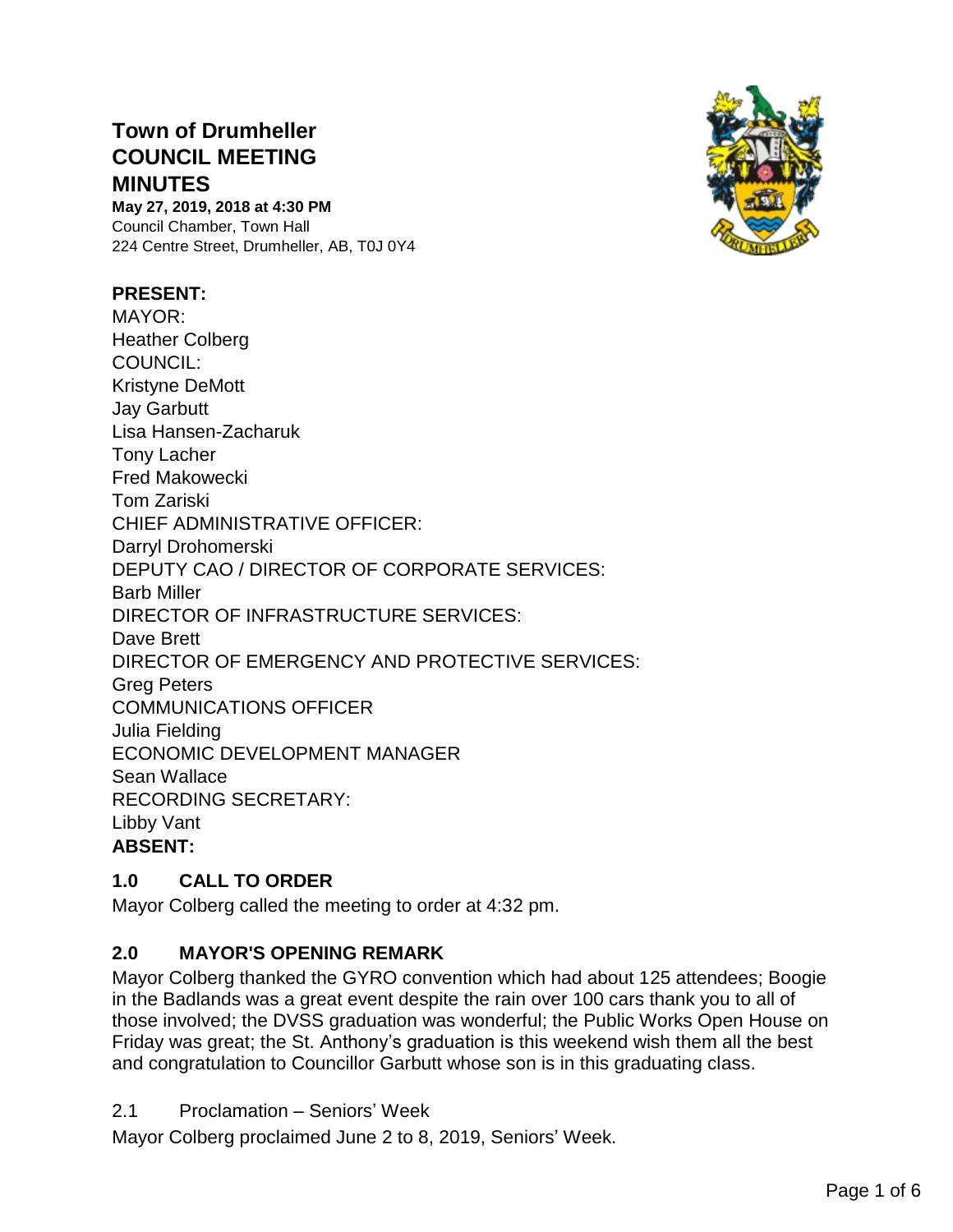# 2.2 Proclamation - Freedom of the Town

Mayor Colberg proclaimed June 1annually as "Correctional Services of Canada Appreciation Day" in the Town of Drumheller. Thanked

# **3.0 ADOPTION OF AGENDA**

**MO2019.101** Garbutt, Lacher moved to approve the agenda as presented. Carried.

#### **4.0 MINUTES**

## **4.1 ADOPTION OF REGULAR COUNCIL MEETING MINUTES**

4.1.1 Regular Council Meeting Minutes of May 13, 2019

**MO2019.102** Zariski, Makowecki moved to approve the Regular Council Meeting Minutes of May 13, 2019 as presented. Carried.

## **4.2 MINUTES OF MEETING PRESENTED FOR INFORMATION**

- 4.2.1 Municipal Planning Commission Meeting Minutes of April 17, 2019
- 4.2.2 Municipal Planning Commission Meeting Minutes of May 2, 2019

#### **4.3 BUSINESS ARISING FROM THE MINUTES**

#### **5.0 DELEGATIONS**

- **6.0 REQUEST FOR DECISION REPORTS**
- **6..1 CAO**

## **6.2 DEPUTY CAO / DIRECTOR OF CORPORATE SERVICES**

6.2.1 Request for Decision - Cancellation of the 2019 Municipal Tax - Roll No. 04029906 (Drumheller Housing Administration)

B. Miller presented the Request for Decision - Cancellation of the 2019 Municipal Tax - Roll No. 04029906 (Drumheller Housing Administration) and advised that this is an annual RFD based primarily on the agreement signed by the Town and the Drumheller Housing Administration.

Councillor Garbutt advised that the RFD is sufficiently detailed, and added that this affordable housing has the rent set 10%-15% below market value, and in the near future the Drumheller Housing Administration (DHA) will be presenting to Council to see if DHA can use one unit for the Big Country Anti-Violence Association (BCAVA) emergency lodging.

**MO2019.103** Garbutt Hansen-Zacharuk moved to approve the cancellation of the 2019 Municipal Tax levied against Roll No. 04029906 (Drumheller Housing Administration) in the amount of \$ 10,870.32. Carried.

6.2.2 Request for Decision - Cancellation of Bad Debts: Recreation Fees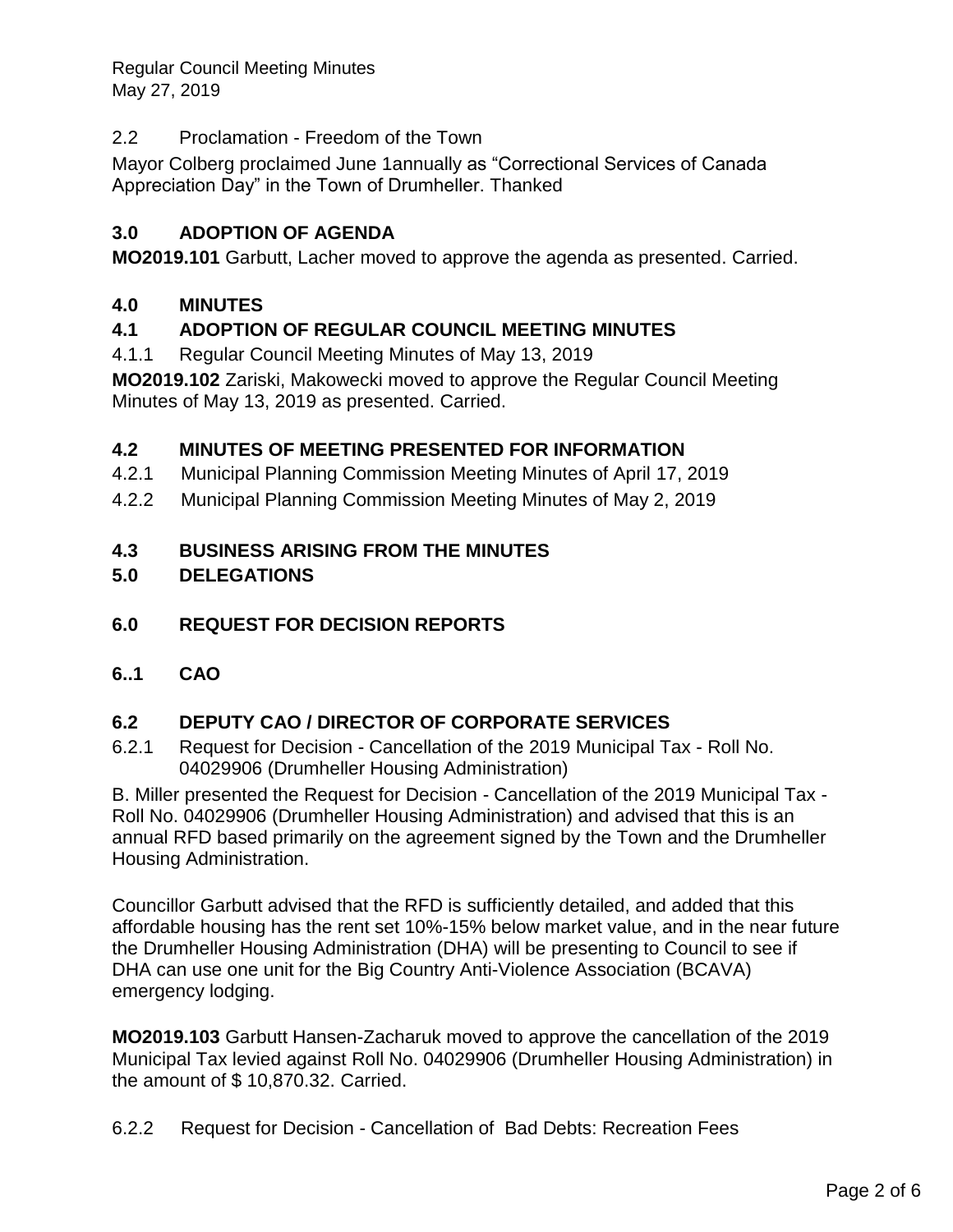B. Miller presented the Request for Decision - Cancellation of Bad Debts: Recreation Fees and summarized that Administration is seeking approval for these uncollectable debts. She further advised that the uncollectible debts have not been written off since 2013 so this request includes five (5) years.

In response to a question from Council B. Miller advised that there is now a revised process for this area of debt collection and we are better able to handle it.

**MO2019.104** Zariski, Lacher moved to approve the write off of the non-active Recreational receivable accounts listed and attached hereto, in the amount of \$ 32,351.89 Carried.

6.2.3 Request for Decision - Cancellation of Bad Debts: Before and After School Care

B. Miller presented the Request for Decision - Cancellation of Bad Debts: Before and After School Care and advised that Administration is seeking to write off any remaining balance that represents any and all bad debt 2012-2018 as the program ended in June of 2018.

In response to a question from Council B. Miller advised that there is a subsidy program available for after school care for those who need it, but it is not run by the Town.

**MO2019.105** Hansen-Zacharuk, Garbutt moved to approve the write off of the delinquent *Before and After School Care* receivable accounts listed and attached hereto, in the amount of \$7,843.64. Carried.

6.2.4 Request for Decision - Cancellation of Municipal Property Taxes for 2019 - Destroyed Improvements

B. Miller presented the Request for Decision - Cancellation of Municipal Property Taxes for 2019 - Destroyed Improvements and advised that the financial impact for all three properties would be \$ 5,689.62 in total. In response to a question from Council, B. Miller advised that historically the Town has not offered tax relief for this type of situation. Discussion took place on this matter.

Councillor Makowecki advised that he was not certain of the legal implication s of this motion, and asked if it should be tabled to get some information on how smaller communities deal with this issue - precedent is very important. Further discussion took place on this matter.

In response to a request from Council B. Miller read out MGA sec 347 1(b),

" MGA sec 347 If a council considers it equitable to do so, it may, generally or with respect to a particular taxable property or business, do one or more of the following, with or without conditions:

1(b) cancel or refund all or part of a tax.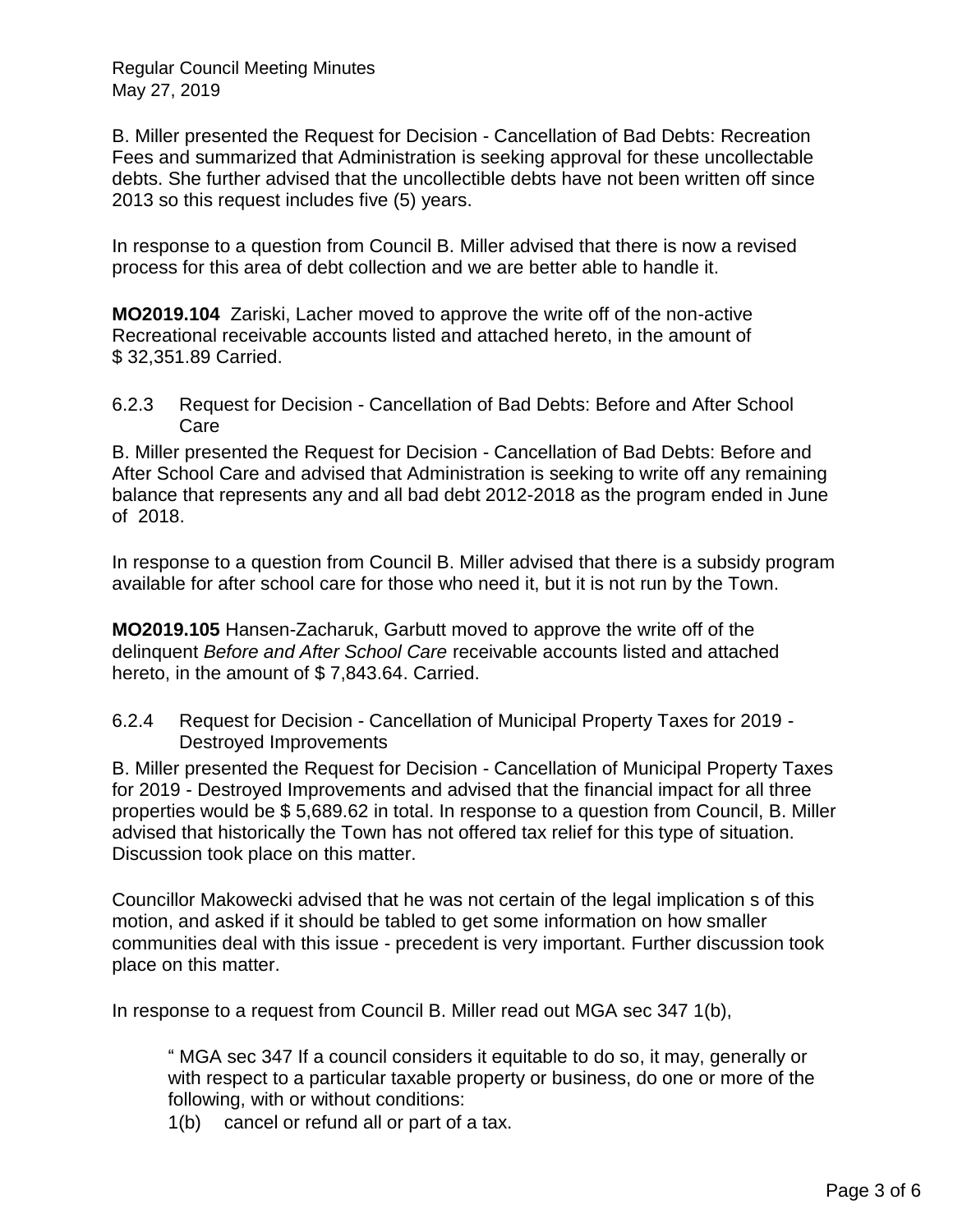Mayor Colberg asked if it is possible to make the motion that the taxes are not due on August 31 and we can have the policy back for June 10 for approval.

Councillor Garbutt advised that he would accept no friendly amendment to the motion that is on the floor.

**MO2019.106** Garbutt, Zariski Jay moved to direct Administration to issue tax relief against Roll No.'s 04092809, 04092908 and 04068607, equivalent to 100% of the 2019 municipal tax levy, prorated by the number of days subsequent to fire event. Carried.

Vote on Motion: For: 5 Mayor Colberg, DeMott, Garbutt, Lacher, Zariski

Against: 2 Hansen-Zacharuk, Makowecki

**MO2019.107** Garbutt, DeMott moved to direct Administration to develop a policy regarding *Retroactive Municipal Tax Relief* and bring back to Council for further discussion. Carried.

## **6.3 DIRECTOR OF INFRASTRUCTURE SERVICES**

- **6.4 DIRECTOR OF EMERGENCY / PROTECTIVE SERVICES**
- **6.5 MANAGER OF ECONOMIC DEVELOPMENT**

#### **6.6 COMMUNICATIONS OFFICER**

## **6.7 REVIEW OF STRATEGIC PRIORITIES**

#### 6.7.1 CAO - Intermunicipal Collaboration Framework (ICF) Meetings

D. Drohomerski advised that he is working on setting up Intermunicipal Collaboration Framework (ICF) meetings with all of the surrounding counties; initially we will set up a meet and greet in Drumheller for all of the Councils and CAO in September; CAOs will look at high-level things and once we get into the meat of the issues we will want to meet with the counties one on one. In response to a question from Council, D. Drohomerski responded that the provincial deadline for this is April 1, 2020, and we should be well underway for that deadline, and we have seen a previous framework with Starland County. D. Drohomerski the check box is to get the first meeting off the ground and have it set prior to the summer break

Councillor Garbutt asked if an update to Council can be provided prior to the deadline on what the provincial expectations are. D. Drohomerski responded that he would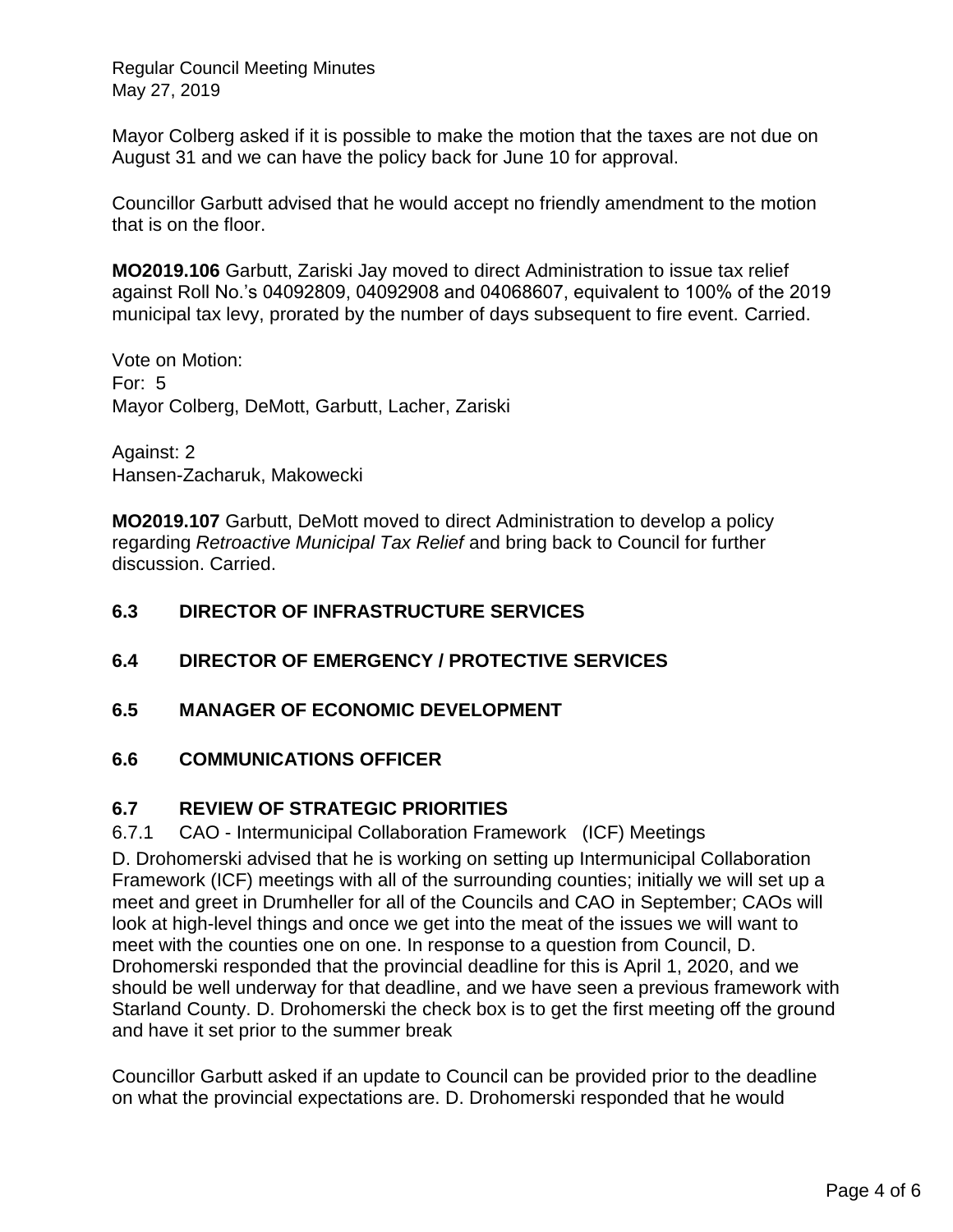provide an update and explained that the province wants to see collaboration and see the best use of resources, services and tax dollars, etc. Update on June 24.

# 6.7.2 Deputy CAO / Director of Corporate Services - Staff Vacancies

B. Miller provided an update on staff vacancies; the last major position was the recruitment of the Utility Manager; currently looking at filling the Executive Assistant position and then the HR Manger (part time) recruitment, then the Municipal Accountant. She advised that the positions are filling up and we are making progress. Update on June 24.

## 6.7.3 Communications Officer - Emergency Plan / Flood Communication

J. Fielding presented an update on the Emergency Plan / Flood Communication and advised that the public open house for this attracted only three (3) attendees; she further advised that the Town could look at going to the residents rather than asking them to come to us , via existing community events; the Crisis Communication Plan is drafted and being edited.

Councillor Garbutt asked if the message is not getting through, perhaps the community requires an abrupt shock to the system to realize that we are a flood community. Discussion took place on this matter. Update on September 3.

# **7.0 PRESENTATION OF QUARTERLY REPORTS BY ADMINISTRATION**

## **8.0 PUBLIC HEARING TO COMMENCE AT 5:30 PM**

- **9.0 PUBLIC HEARING DECISIONS**
- **10.0 UNFINISHED BUSINESS**

#### **110 NOTICE OF MOTION**

#### **12.0 COUNCILLOR REPORTS - ROUNDTABLE**

Mayor Colberg asked for roundtable discussion items:

Councillor Hansen-Zacharuk asked for a quick update on the dog park.

D. Brett advised that the camp kitchen structure onsite was modified and painted for use as a wind break, the fence line has been marked for installation and the work is yet to be carried out - a small delay has pushed the estimated completion by a week, and the work will take a full week to complete. D. Brett further advised that a dog park rules policy is being drafted.

Councillor Makowecki asked for a status update on clean up of Newcastle Beach, as the area from the road to the beach is looking horrible. D. Brett advised that the area